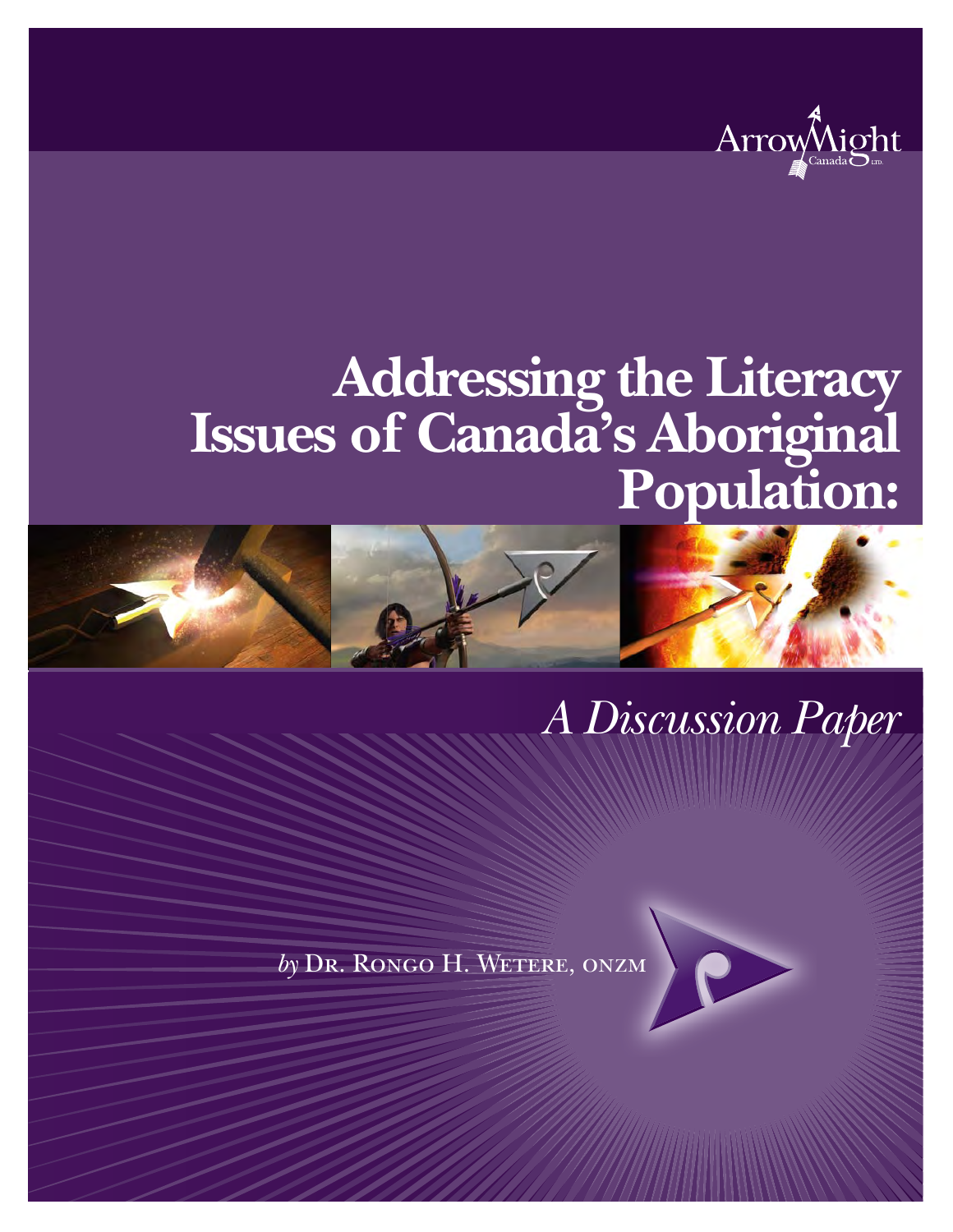## **Table of Contents**

| Foreword                                                      | 1              |
|---------------------------------------------------------------|----------------|
| <b>Canada's Literacy Crisis</b>                               | $\overline{2}$ |
| Intervention: The Experience of Maori People in New Zealand   | 6              |
| The ArrowMight Program: A Solution Custom-designed for Canada | $\overline{7}$ |
| The ArrowMight Action Plan                                    | 9              |
| The Cost of the ArrowMight Program                            | 12             |
| The ArrowMight Pilot                                          | 13             |
| <b>Key Literacy Research Findings</b>                         | 14             |
| <b>Frequently Asked Questions about ArrowMight</b>            | 16             |
| The ArrowMight Program in Brief                               | 18             |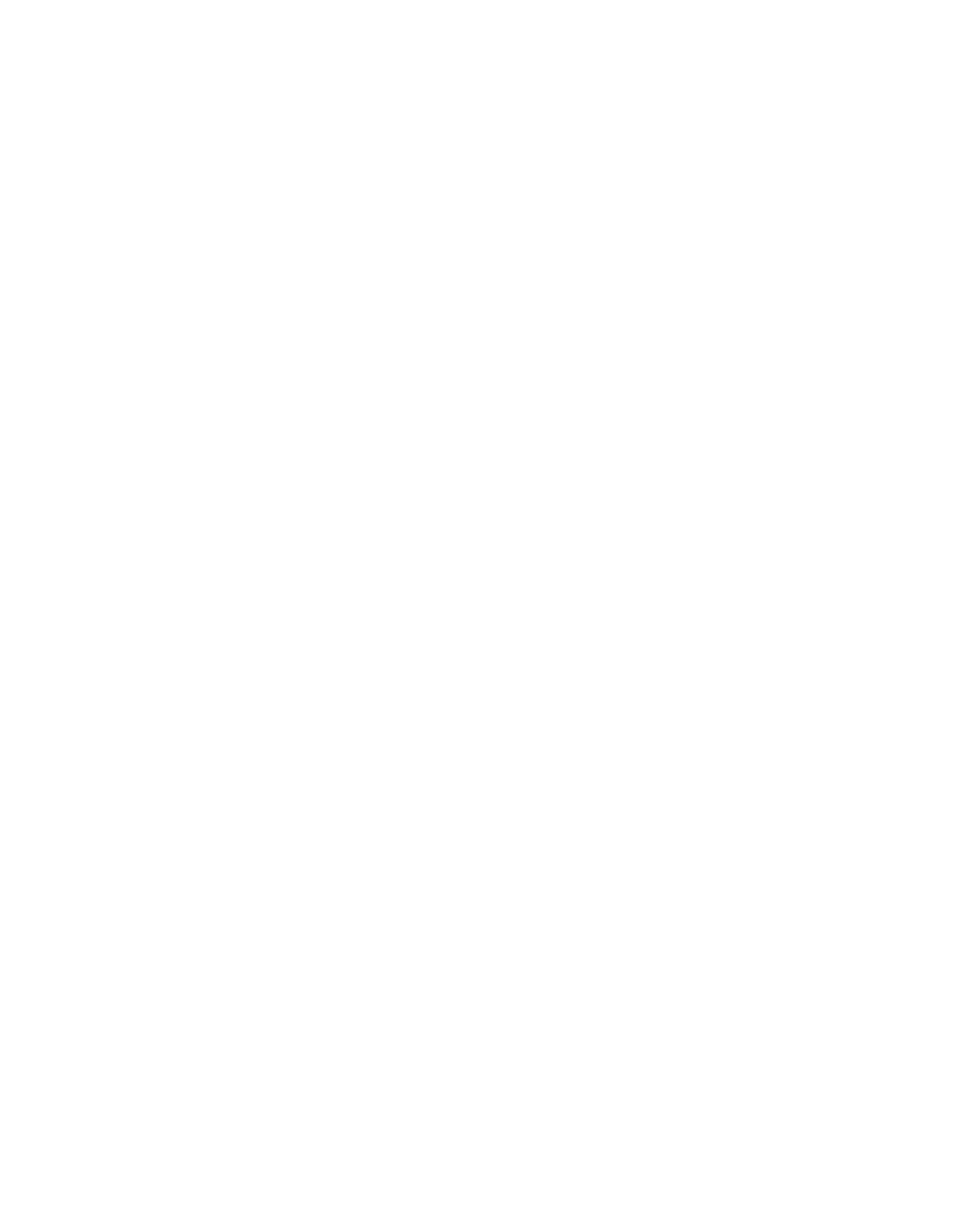#### <span id="page-3-0"></span>**Foreword**

This paper offers a cost-effective way to overcome the literacy challenges that Aboriginal people in Canada face.

While some may consider the following pages to be highly critical of past government efforts to address problems in Aboriginal communities, the paper was not written with that intent. Indeed, the author is extremely thankful for the amazing energy and dedication of community groups, Aboriginal organizations and literacy volunteers who commit their lives and skills to help others.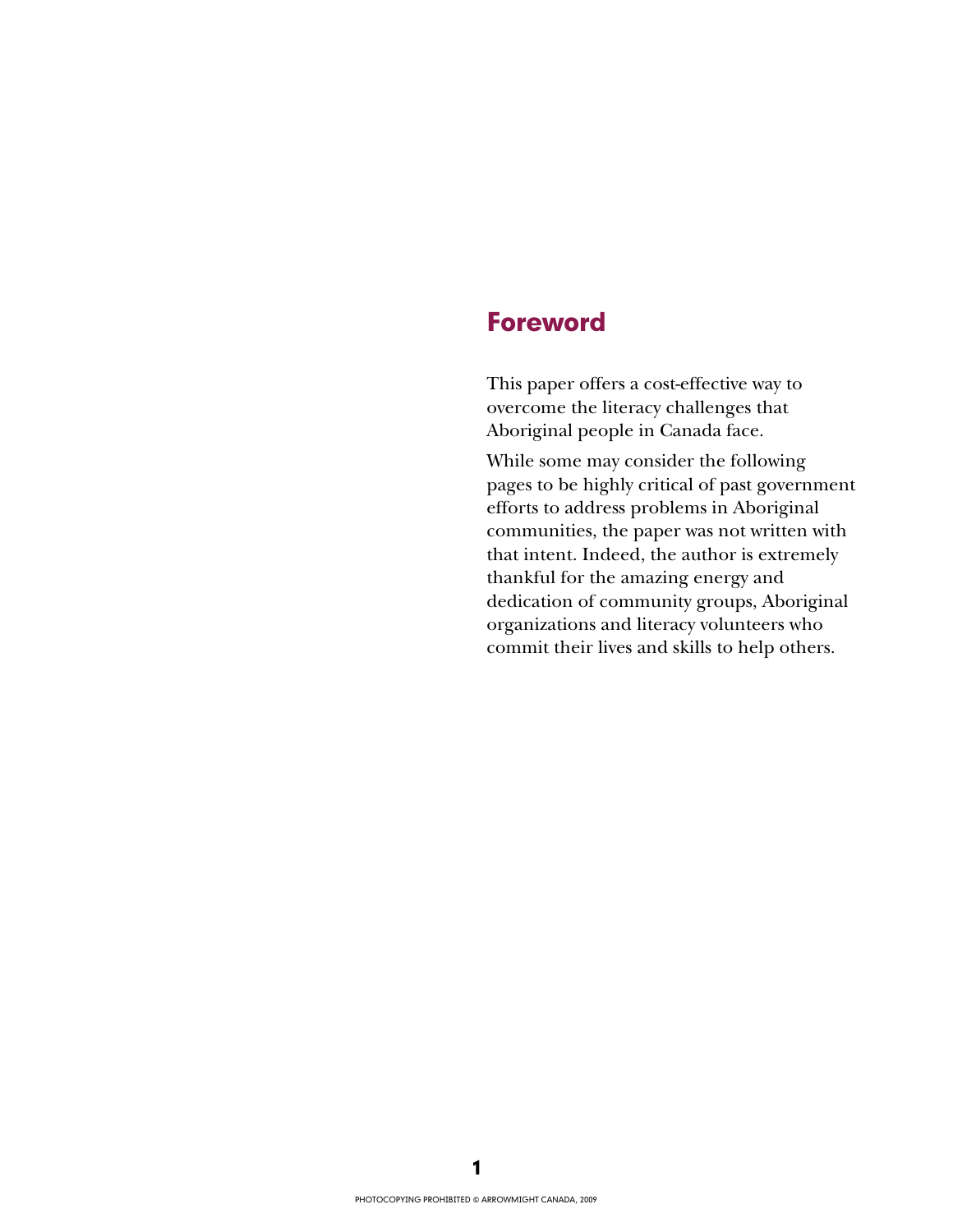## <span id="page-4-0"></span>**Canada's Literacy Crisis**

Many Aboriginal people live in poverty. And the disparities between the standard of living in First Nations, Inuit and Métis communities and that in non-Aboriginal communities continue to grow, in large part because of differences in literacy levels.

Federal, provincial and territorial governments must make it an absolute priority to improve the relatively low quality of life of Canada's Aboriginal peoples. Indeed, the cost to address the low literacy rates in Aboriginal communities is minimal compared to the money Canada will need to spend 20, 10 or even five years from now on social services if the country fails to take nationwide remedial action on Aboriginal literacy issues.

## **Education is key**

Following the Government of Canada's official apology in June 2008 for the injustices committed against the former students of Canada's residential schools, all levels of government must now move agendas forward and provide accessible and relevant education to Aboriginal people across the country. Policies must be remodeled and the inequities that obfuscate Canada's many global accomplishments corrected if real change for the Aboriginal population of Canada is to be achieved.

#### **A unique opportunity**

The unprecedented growth rate of Canada's Aboriginal population is five times higher than that of Canada's non-Aboriginal population. As a result, 50 percent of the Aboriginal population is under 25 years of age.

From an economic standpoint, this population growth provides a unique opportunity for young, skilled Aboriginal workers to help replace an aging Canadian workforce that is looking to retire. More than 500,000 Aboriginal young people will be of age to help grow Canada's economy into one of the largest in the world over the next 15 years.

Harnessing this unique potential of young First Nation, Métis and Inuit peoples will take strong leadership and a high-level, focused commitment on the part of government policymakers and community leaders. Adequate resources will need to be made available, and encouraging and inspiring attitudes will need to be engendered. Equally important, achievable goals must be set for community buy-in, for governments cannot succeed alone. The buy-in of grassroots Aboriginal groups is needed to secure meaningful and positive change for the Indigenous people of Canada.

#### **Community challenges**

As the Canadian Issues Themes, 2009 report confirmed, Aboriginal communities are typically rural and isolated. In fact, three out of five First Nation communities have a weak or no link to an urban centre, as compared to similarly small non-Aboriginal communities in Canada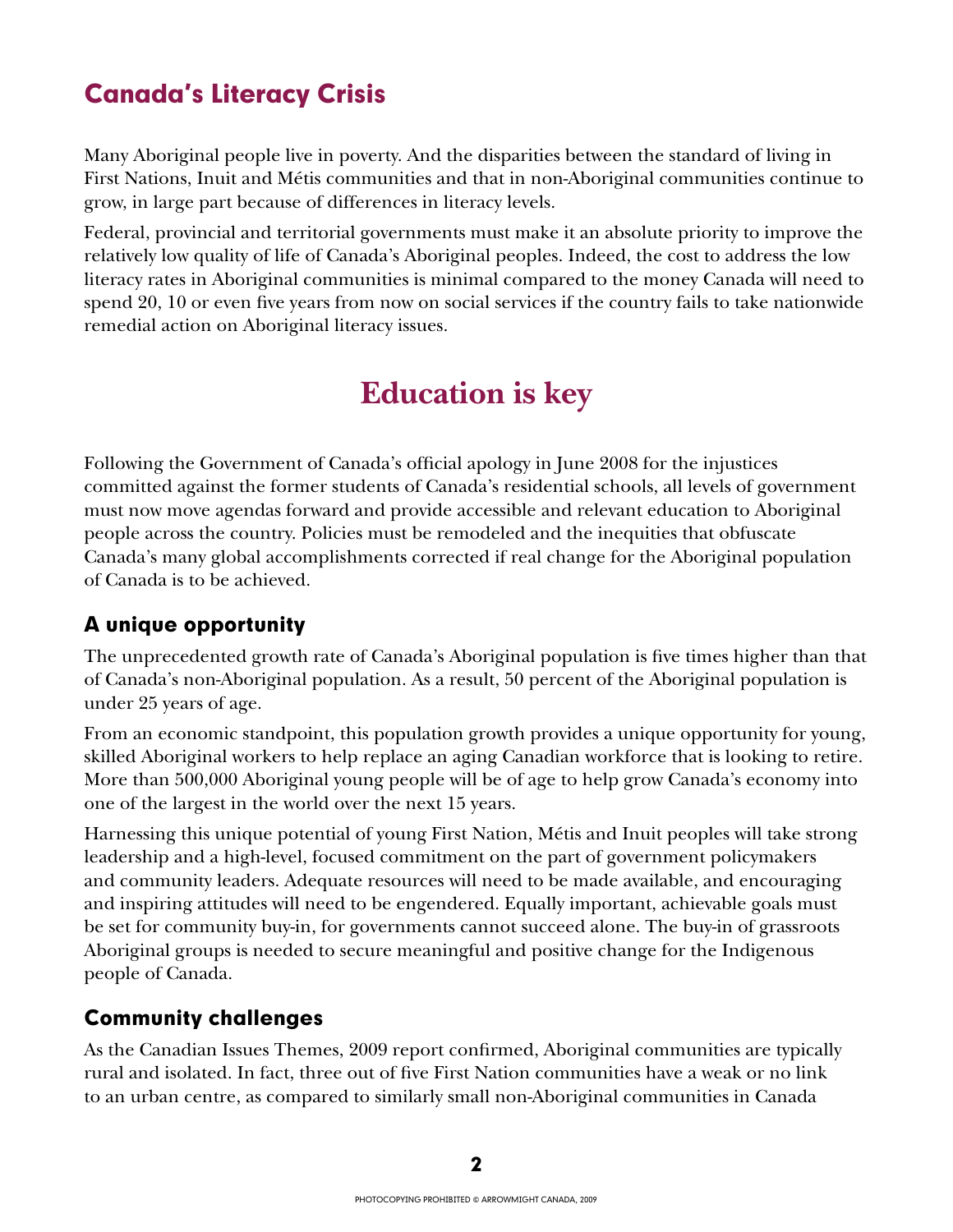#### **Facts for Reflection**

**45 percent** of Aboriginal adults do not have any educational qualifications, more than double Non-Aboriginal rates

**50 percent** of Aboriginal people leave secondary school without any qualifications, 2 times higher than Non-Aboriginal people

**50 percent** of Aboriginal people live on reserves where there are 50 percent more high-school dropouts than off reserve

The average income of people living on-reserve is \$11,299, as compared to the average \$25,995 income of non-Aboriginal people

which have at least one moderate or strong connection to an urban centre. As many as 140,000 Aboriginal people live in distant rural locations and 100,000 have no link to an urban centre.

The 2001 Census identified 307 First Nations territories with a population of 250 or more in 10 of Canada's provinces and territories. The average population of these communities was 487. The largest had 5,000 residents.

Regardless of size, many Aboriginal communities are impoverished. According to Census 2006, Aboriginal people continue to be three times more likely to be unemployed than non-Aboriginal people.

One in eight Aboriginal houses contains two families, and one in five houses is seriously overcrowded. Indeed, Aboriginal households are four times more likely to be overcrowded than non-Aboriginal homes. To make a bad situation worse, one in three Aboriginal houses needs major repairs.

At the same time, Aboriginal communities suffer from family dysfunction. One in 10 Aboriginal children is taken into care, compared to one in 200 of non-Aboriginal children.<sup>1</sup> And the suicide rate among Aboriginal youth is six times higher than among non-Aboriginal youth.

Truly there is a problem. This problem stems, in large part, from a lack of role models and poor literacy in too many Aboriginal households. So long as so many Aboriginal households struggle with literacy issues, social change will not be possible.

Aboriginal people are six times more likely to be incarcerated than non-Aboriginal people. Representing only 3.1 percent of Canada's total population, Aboriginal people account for 21 percent of the country's prison population at a cost of \$2.5 billion dollars annually. This negative

<sup>1</sup> Grand Council Chief of the Anishinabek Nation Patrick Madahbee in an interview on APTN (August 5, 2009).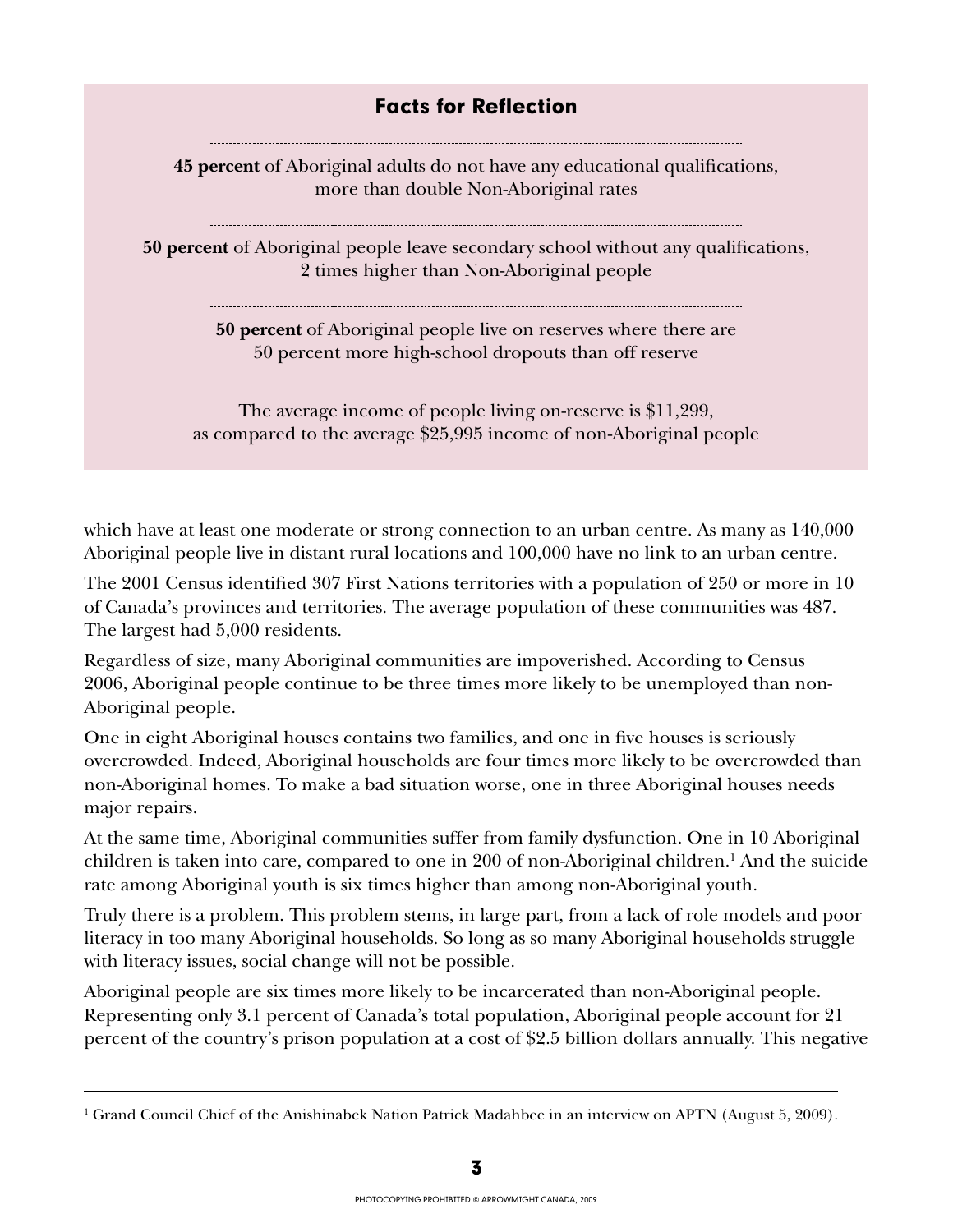cost could grow to as much as \$4 billion per year by 2019, as Aboriginal incarceration rates are projected to grow to more than 25 percent of Canada's total prison population.

A 50-percent reduction in Aboriginal incarceration rates would achieve a direct annual savings of more than one billion dollars a year. Furthermore, the \$95,000 it costs per year to incarcerate one individual could effectively educate 10 people.

Research reveals that between 65 and 70 percent of prison inmates cannot read or write and, as result, face personal hardships that lead to antisocial behaviour and criminality. Education and the development of literacy skills is therefore a vital crime-prevention measure.

What is more, education and the development of literacy skills is critical to help parents help their children. And as First Nation, Inuit and Métis leaders have clearly articulated time and again, empowering parents is fundamental to breaking the cycle of poor literacy and its impact on community health, housing, wages and criminality.

#### **Public support for an Aboriginal literacy program**

The Canadian Charter of Rights and Freedoms and Equality Now!—the 1984 report of the Special Committee on Visible Minorities in Canadian Society—demand that government policies promote the equitable participation of all individuals and communities in the evolution and shaping of Canadian society.

For Canada to realize its full potential, it must address the disparities of its Aboriginal peoples. As prize-winning author Paul Collier was quoted as saying in the Globe and Mail, "if we don't get serious about building the bottom up, we're building a social nightmare for our children."

Judith Maxwell, former head of the Economic Council of Canada, agrees. In the same Globe and Mail article, she said, "We don't have the luxury of time on our side. We need real solutions that will address Aboriginal disparities."

Christie Blatchford went even further and said, "the cycle of despair for many Aboriginal people is a stain both on Canada's reputation and notion of social justice." Most Canadians concur.

#### **Facts for Reflection**

**50 percent** of Canada's Aboriginal population is under 25 years of age

**50 percent** Aboriginal population growth rate 1996 – 2006 as compared to Non-Aboriginal population at 8.4 percent

**50 percent** of Aboriginal households have serious literacy problems

Statistics Canada 2006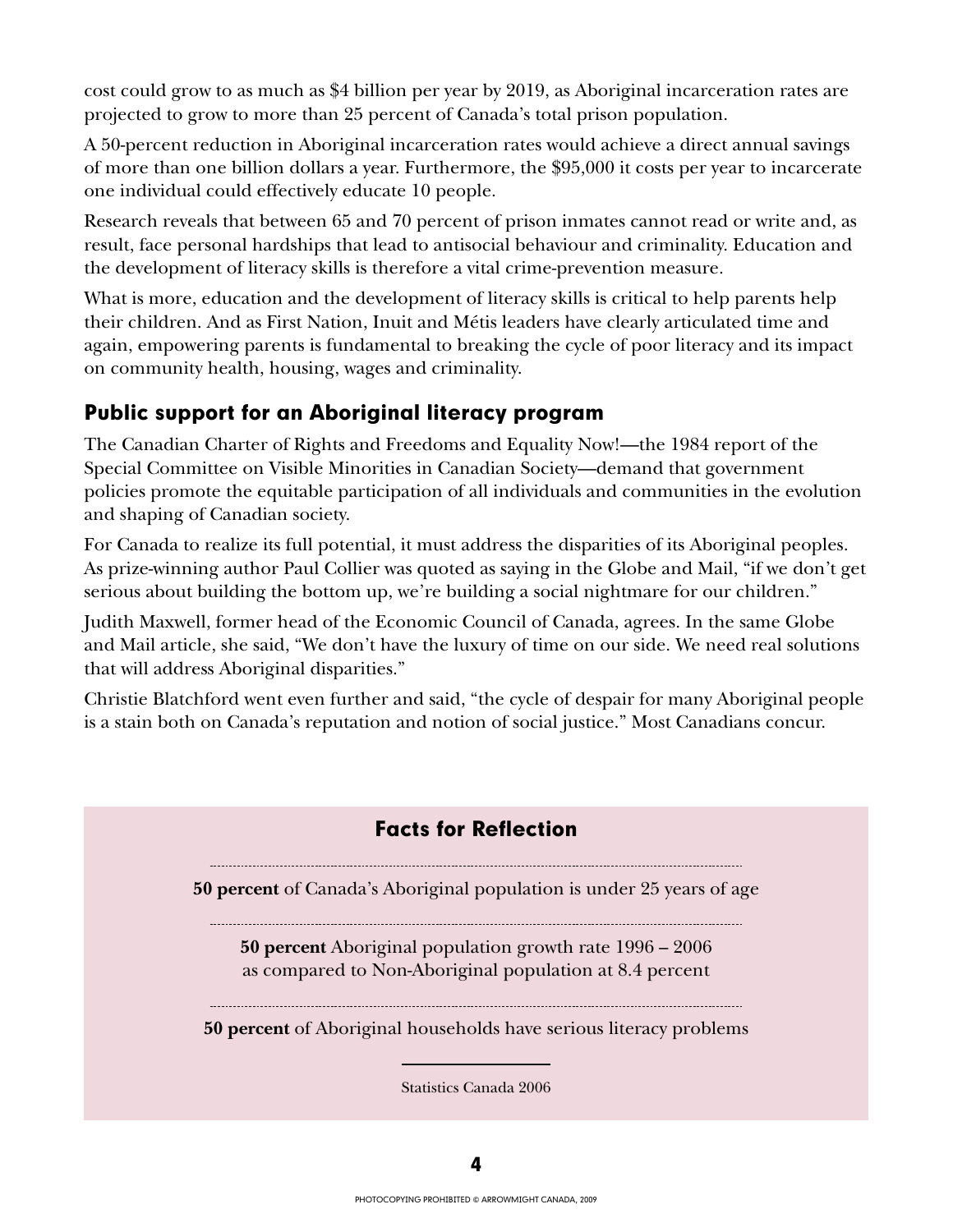Canada must invest in the wellbeing of Aboriginal people if it is to assume its place as a world leader.

Canadians want to be respected as a country that recognizes culture, tradition and equality. That is why 39 percent of people who participated in a 2008 poll<sup>2</sup> had given financial support to address problems in other countries. That is also why 67 percent of people polled believe that the three million Canadians—10 percent of population—who live abroad help spread Canada's influence in the world and contribute to the good of Canada.

In total, Canadians donate \$7.3 billion dollars to foreign aid, and send an additional \$20 billion to friends and families living abroad each year. This same generosity of spirit will help governments take the steps necessary to fund and improve Aboriginal literacy.

All Canadians will support federal, provincial and territorial governments that address the literacy needs of Canada's Aboriginal communities equitably and purposefully. Indeed, equitable access to education opportunities is the key to solve the issues Canada's Aboriginal population faces. The federal government must work together with provincial and territorial governments and Aboriginal leaders to take action for the benefit of all Canadians.

After all, "[Aboriginal] people," Collier said, "are ready, willing and able to play their part in Canada's economic future."

 $^2$  The 2008 poll was sponsored by the Simmons Foundation, the CBC and the Globe and Mail.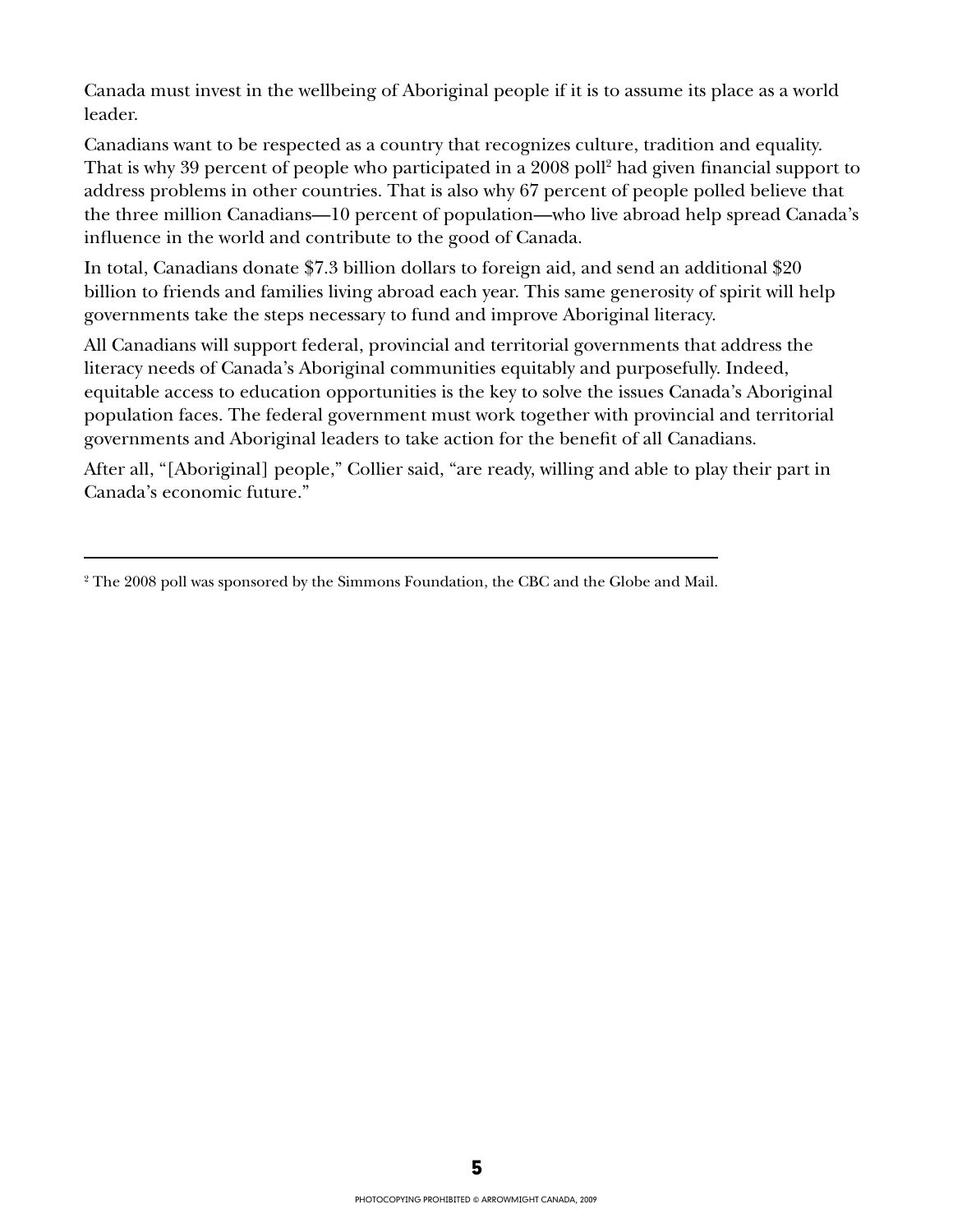## <span id="page-8-0"></span>**Intervention: The Experience of Maori People in New Zealand**

Canada can learn from the successes and experiences of other countries, particularly New Zealand. There, indigenous people launched initiatives that have resulted in significant educational gains for Maori.

Prior to 1998, the participation rate of Maori people in post-secondary education was half that of non-Maori. However, within five years, The Early Child Care nests (Kohanga reo) and Wananga Maori (Maori Universities) turned this statistic on its head. During that time, 30,000 Maori across New Zealand enrolled in three indigenous Maori universities with excellent outcomes.

By 2003, the participation rate of Maori people was 50 percent higher than that of non-Maori. At the same time, the unemployment rate of Maori dropped from an all-time high of 27.5 percent in the 1990s to approximately 10 percent—within four percent of the non-Maori unemployment rate of six percent.

Clearly, Maori People in New Zealand wanted to study and improve their literacy levels. They also wanted to feel good about their culture and provide role models' for their children and grandchildren.

#### **The Greenlight Program**

Of the 6,000 students who enrolled in New Zealand's Greenlight Program, one third had very high needs, one third had medium to high needs and one third had lower needs. Despite this variation in needs, an assessment of 600 randomly selected students revealed that 96 percent of all students could benefit from all four modules.

Nearly all (90 percent) of the students who enrolled in the program completed it successfully. However, 15 percent of students did not complete all four modules of the program within the timeframe allowed.

#### **Positive reactions to Greenlight**

Ninety-six percent of students said the course was extremely valuable and a life-changing experience. In fact, many students enrolled in follow-up courses and several others looked for and gained better employment.

Pacific Islanders were extremely happy with the Greenlight Program. Once finished with the course themselves, many students sent the materials to family members on the Islands of Raratonga and Samoa.

#### **The value of home-based learning**

According to interviews with the students of the Greenlight Program, at least one family member followed the program alongside each enrolled student. In some cases, several family members participated in the program, including children who were able to complete the Level One workbook.

As a result, the Greenlight Program's home-based approach to learning improved the skills of two adults for every set of learning materials—a huge economic value.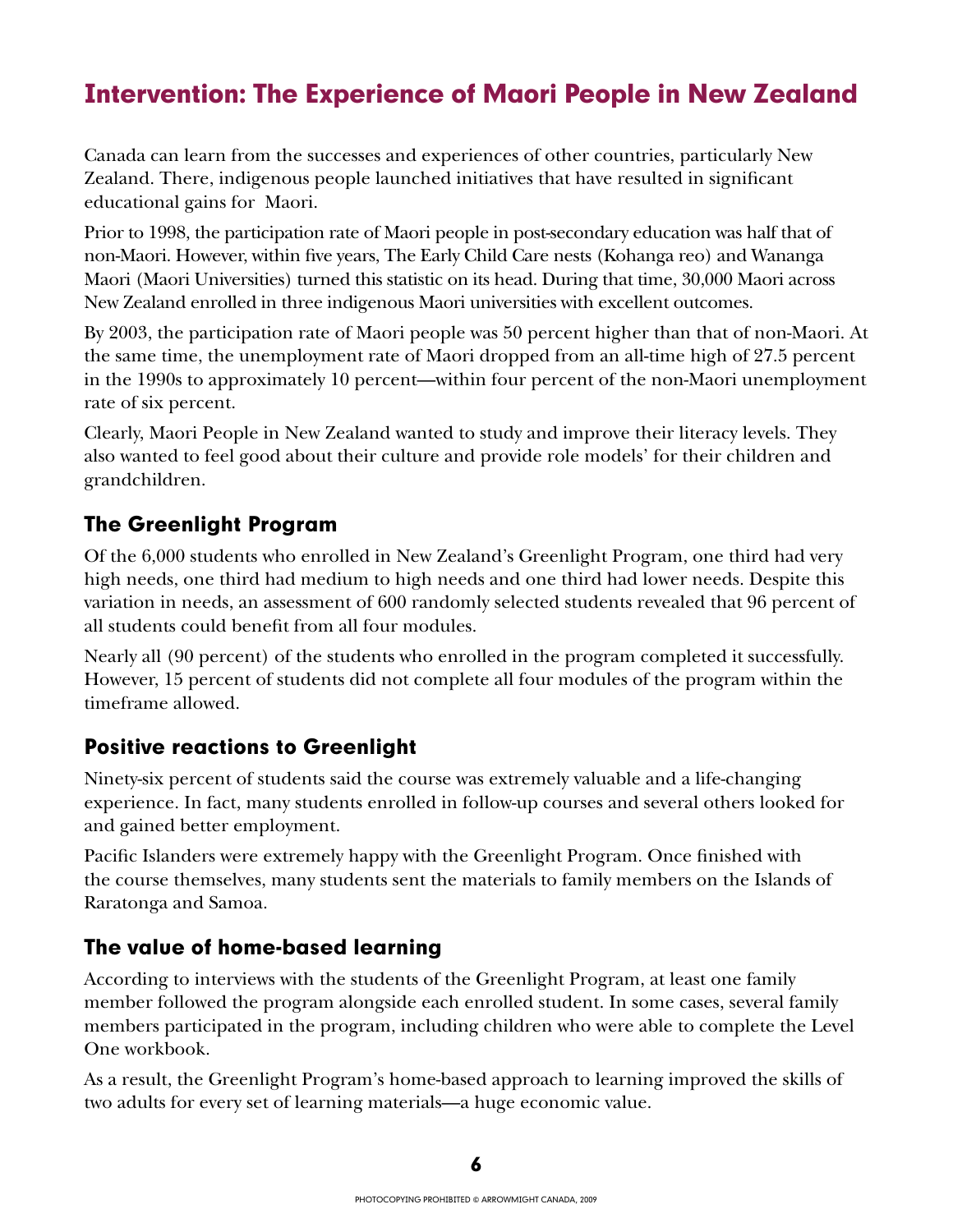## <span id="page-9-0"></span>**The ArrowMight Program: A Solution Custom-designed for Canada**

Following the presentation of the highly successful Greenlight Literacy Program at the World Indigenous Peoples Conference on Education (WIPCE) in New Zealand in 2005, Seven Generations Education Institute in Ontario requested that a similar initiative be developed for the Aboriginal people of Canada.

In 2006, the Aotearoa Institute Charitable Trust (AI) formally agreed to help create a program for Canada that would be applicable and relevant to not only Aboriginal people, but also all English-speaking Canadians. This new ArrowMight Program, as it would later be called, reaffirmed AI's belief that education should be accessible to all people irrespective of colour, race or creed.

Acting on the advice of Canadian accountants, AI then established ArrowMight Canada, a wholly-owned subsidiary of AI in New Zealand, to fund the project. Through ArrowMight Canada, AI committed to pay the more than NZD\$11million it cost to research, evaluate and develop the ArrowMight Program.

With respect to the program's content, AI obtained vital assistance from Cuban educational experts, as well as Canadian specialists and Aboriginal consultants. Indeed, the ArrowMight Canada Program is the result of extensive collaboration which was coordinated by Project Manager Marcia Krawll.

#### **Better than ever**

The ArrowMight Program is a three-module course to help both Aboriginal and non-Aboriginal adults who have poor literacy and numeracy skills quickly learn to read and write with confidence. The program encourages students to set achievable goals and provides highdefinition DVD lessons with excellent graphics and visuals to support learning at home. In this way, the program meets the needs of the many students who do not respond well to classroom learning or the traditional one-on-one Western methodology.

Based on AI's experience with the Greenlight Program in New Zealand, the developers of the ArrowMight Program also created several tools to help students further improve their writing skills. Among these tools are a Guide to Cursive Writing and a set of 20-minute daily writing exercises.

#### **The economy of scale**

ArrowMight Canada encourages students to share the program resources with family and friends, and even provides an extra workbook and other resources for non-enrolled students on request. Similarly, ArrowMight Canada encourages students' family members to follow along with the computer course.

The hardcover dictionary and encyclopedia, and the leather protective cases for the DVD lessons ensure that the materials are durable enough to withstand many uses.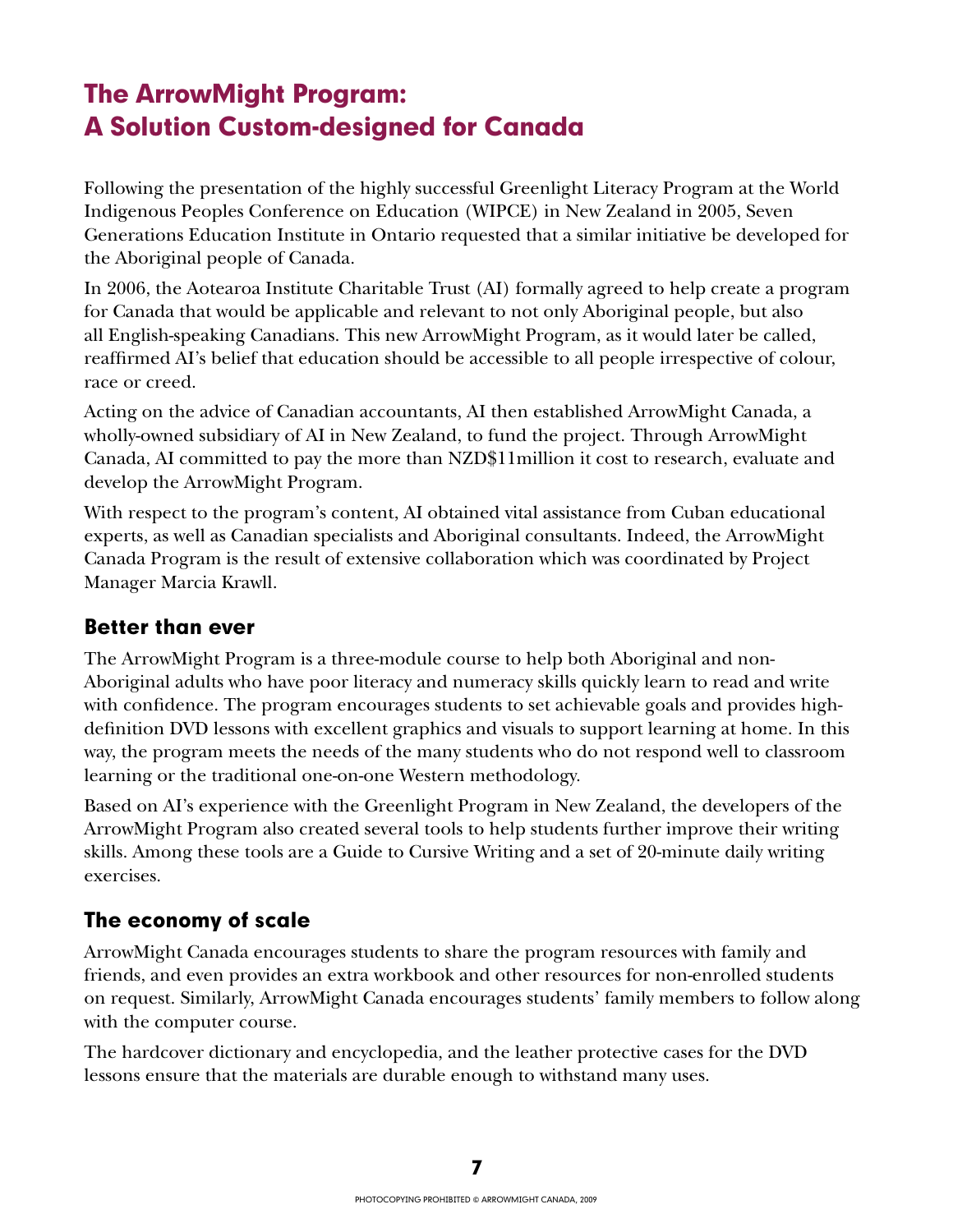#### **The computer literacy component**

Computer competency is necessary in today's workplaces and post-secondary institutes. The ArrowMight Program helps students gain the familiarity with computer technology they need to pursue their education or enter or advance in the workforce.

The ArrowMight Program intends to present a leased laptop to all participants that pass the course. In New Zealand, 85 percent of students completed the home-based computing course successfully. The computers these students received are a lifeline to extended learning, particularly for people in remote communities.

#### **ArrowMight's learning-management system**

ArrowMight Canada's learning-management system (LMS) documents the progress of every student. The LMS is monitored by ArrowMight staff in a central location in Ottawa, Ontario.

#### **The role of the ArrowMight Facilitator**

It is the responsibility of Facilitators to ensure that the progress of each student and the retention and pass rates for every module are recorded accurately in ArrowMight's learningmanagement system (LMS).

It is also the Facilitators who deliver module packs to students who have successfully completed the preceding module.

#### **Student assessments**

An accurate pre-assessment of each student's literacy levels is required before commencement of the program. Those deemed to be high-need students receive close monitoring and regular face-to-face contact. Medium-need students meet with their Facilitators as required to monitor progress, and low-need students are phoned regularly to track results, which are then entered into the LMS.

All students must complete mid-module and final assessment exercises for their Facilitators to review.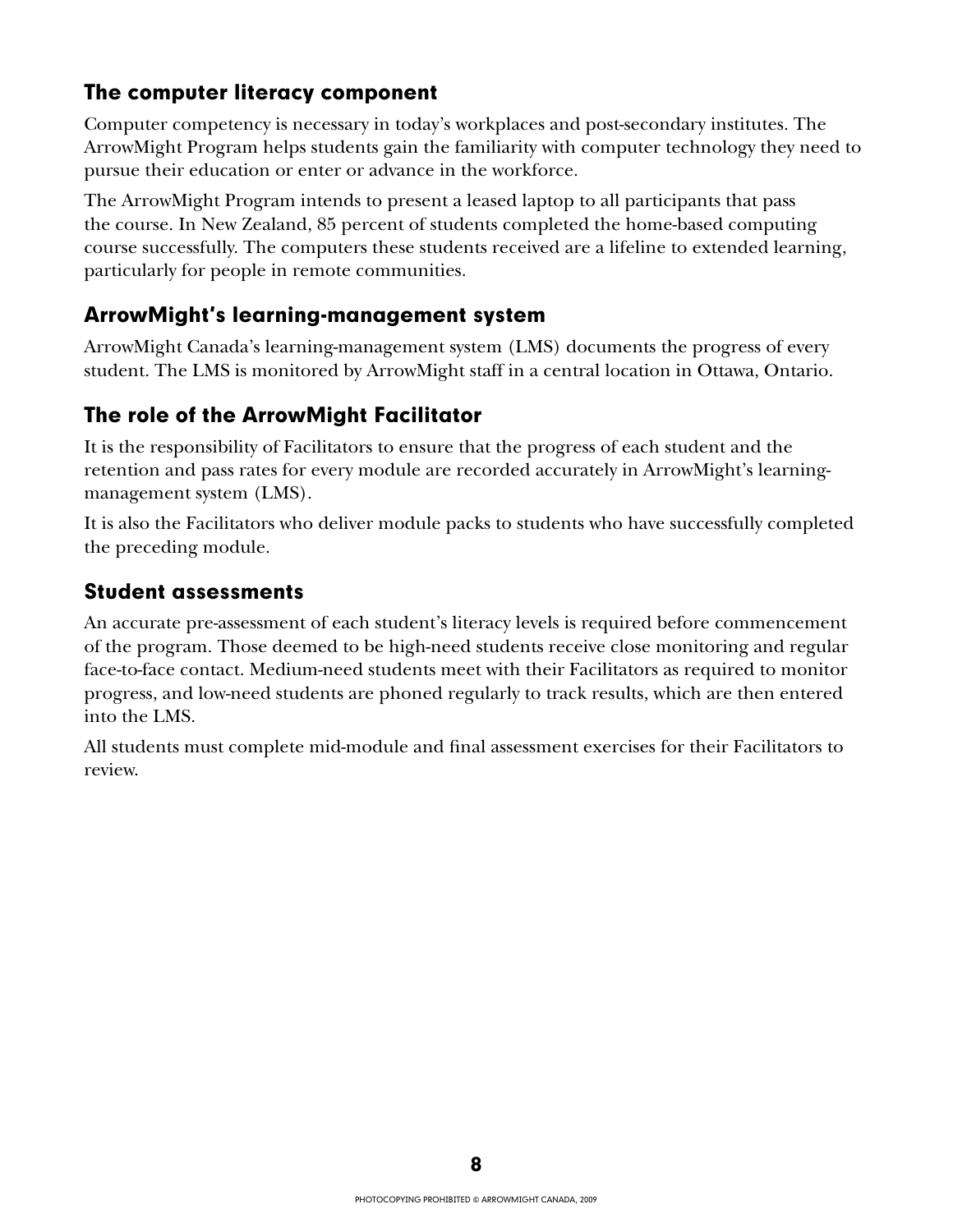## <span id="page-11-0"></span>**The ArrowMight Action Plan**

Over the course of a two-year national campaign, ArrowMight Canada will teach the members of Aboriginal communities literacy and other essential skills, and foster the self-confidence these adults need to find and seize opportunities to improve their lives, income and family options.

#### **2010: year one**

| Phase I:  | locate and identify higher need literacy households in every province and                                                           |
|-----------|-------------------------------------------------------------------------------------------------------------------------------------|
|           | territory across Canada.                                                                                                            |
| Phase II: | engage 40,000 higher need households on reserves and in other urban<br>and rural Aboriginal communities in the Arrow Might Program. |

#### **2011: year two**

Phase III: engage an additional 40,000 higher need households on reserves and in other urban and rural Aboriginal communities in the ArrowMight Program.

The campaign could be extended for another year provided that the participation rates are sufficiently high.

#### **Why 80,000 Households?**

According to the 2006 Census, Canada's Aboriginal population comprises more than one million people. Of this total, 600,000 people are either under the age of 15 or over the age of 55, and an additional 100,000 speak French. The ArrowMight Program is targeted toward the remaining 500,000 Aboriginal people, of whom an estimated 250,000 have poor literacy skills.

ArrowMight Canada's goal is to provide literacy education to at least 75 percent (190,000) of the 250,000 English-speaking Aboriginal adults who have poor literacy skills. These people hail from between 80,000 and 100,000 households, each with an average of four people.

It is conceivable that all of the members of these 80,000 households would wish to participate in the program. Thus, ArrowMight Canada would be able to reach more than 320,000 people for the cost of engaging only 80,000 households.

The participation of 320,000 people in the ArrowMight Program would raise Canada's literacy levels by nearly one percent and contribute approximately \$18 billion annually to Canada's GDP, according to the CD Howe Institute. Even more optimistic, the TD Bank estimates that a one percent increase in literacy levels could boost Canada's GDP by as much as \$32 billion annually.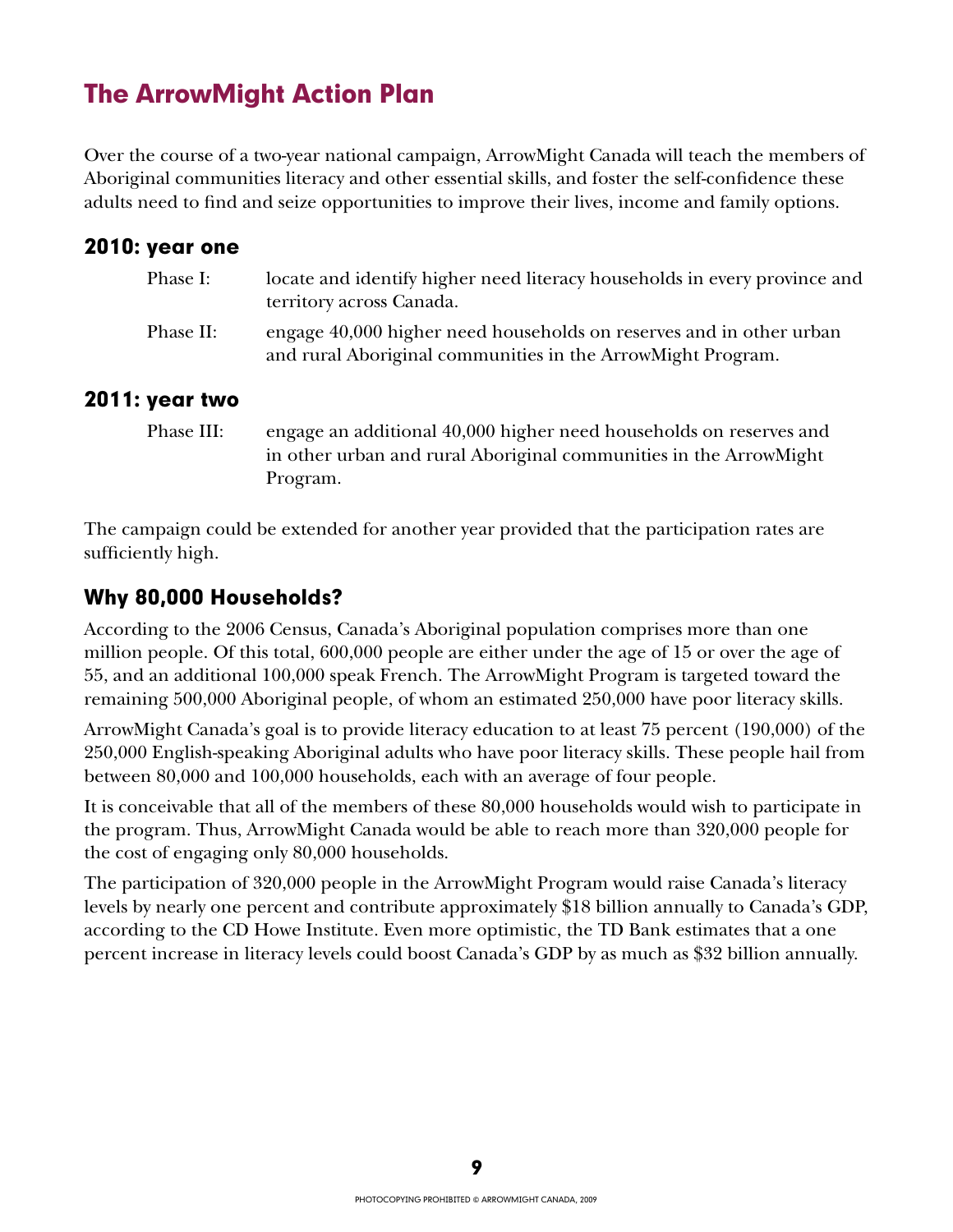#### **High-need Aboriginal Households**

High-need households are defined as households in which at least one adult has either only an elementary level of education or no educational qualifications, and has no experience using computers.

The adults in these households realize they need to improve their English reading, comprehension, writing and numeracy skills, and are eager to participate in the ArrowMight Program to help themselves and their children.

| <b>Province/Territory</b>                    | Aboriginal  | Percentage     | Percentage of | Number of  |
|----------------------------------------------|-------------|----------------|---------------|------------|
|                                              | population  | of total       | unemployment  | high-need  |
|                                              |             | population     |               | households |
|                                              |             |                |               |            |
| Alberta                                      | 188,000     | 6.4            | 11.2          | 19,000     |
| British Columbia                             | 196,000     | 5.0            | 19.7          | 21,000     |
| Manitoba                                     | 175,000     | 17.0           | 18.2          | 17,000     |
| Ontario                                      | 242,000     | 2.0            | 13.0          | 26,000     |
| Saskatchewan                                 | 142,000     | 15.0           | 18.2          | 15,000     |
| Quebec                                       | 108,000*    | 1.5            | 15.6          |            |
| New Brunswick                                | 18,000      | 2.6            | 20.8          | 2,000      |
| <b>Northwest Territories</b>                 | 26,633      | 50             | 20.1          | 3,000      |
| Nova Scotia                                  | 24,000      | 2.75           | 15.8          | 2,500      |
| Nunavut                                      | 25,000**    | 80             | 23.7          | 1,000      |
| Newfoundland and Labrador                    | 23,430      | $\overline{5}$ | 30            | 2,300      |
| Yukon                                        | 7,590       | 25             | 21.9          | 1,500      |
| Prince Edward Island                         | 1,730       | 1.0            | 17.5          | 200        |
| Total:                                       | 1.2 million |                |               | 110,000    |
| Less 25 percent assumed non-participation:   |             |                |               | $-27,500$  |
| Expected number of participating households: |             |                |               | 82,500     |

Source: 2006 Census

\*Of the 108,000 Aboriginal people in Quebec, 104,000 are Francophone and 4,000 are Anglophone. A Francophone version of the ArrowMight Program can be developed upon request.

\*\*In Nunavut, 90 percent of people speak native languages and 10 percent speak English.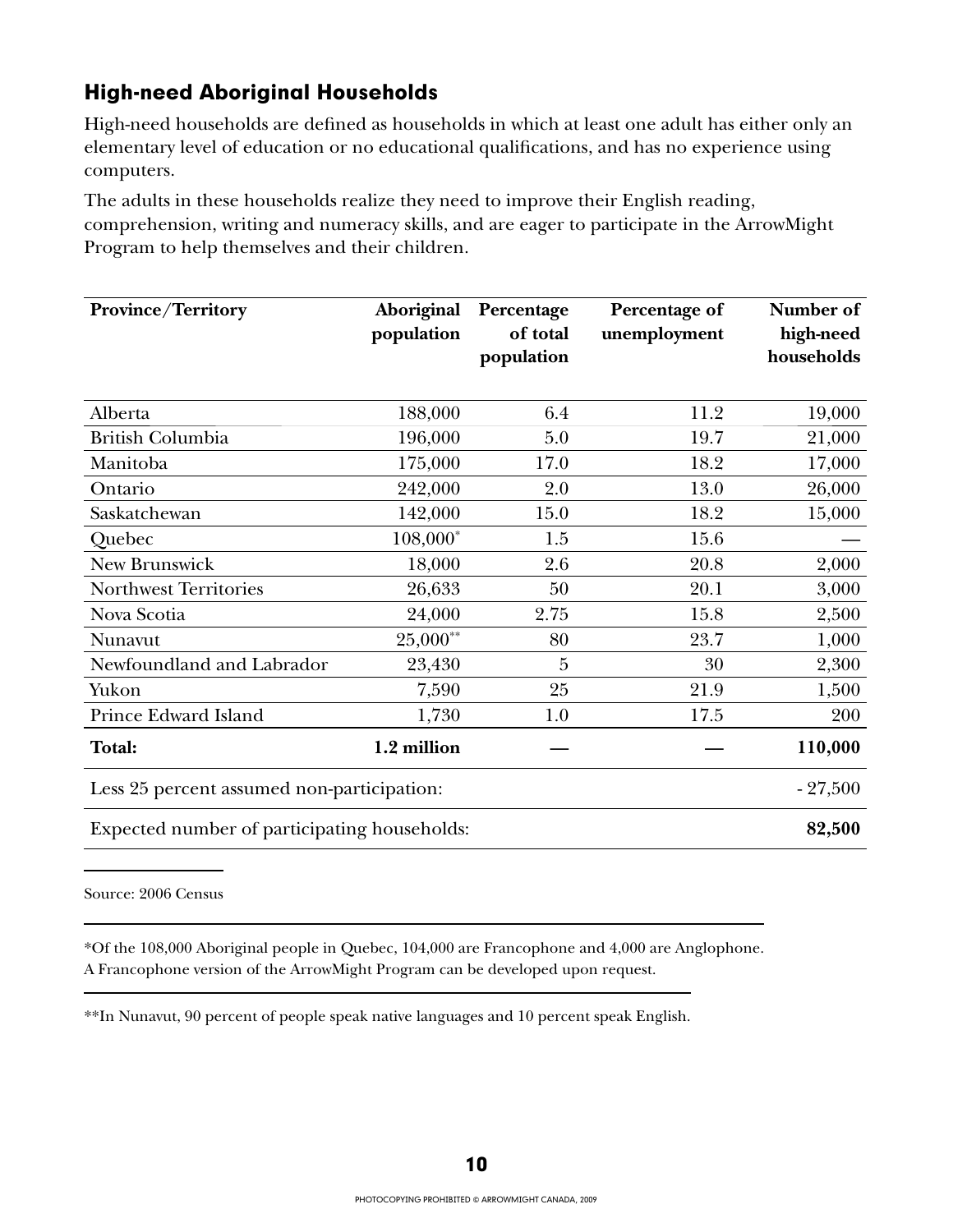#### **Non-Aboriginal households**

The Government of Canada must also address the needs of the more than 2.5 million non-Aboriginal people between 16 and 55 years of age who have been identified by Statistics Canada, the TD Bank and other authorities as having less than a level 3 on the International Adult Literacy and Life Skills Survey (IALLS) scale.

Nearly two million Canadians could benefit from the ArrowMight Program, based on a 75-percent participation rate, To reach these individuals, the ArrowMight Program can be delivered through post-secondary and community providers across Canada.

New immigrants, Aboriginal people and non-Aboriginal people are all represented in the pilot of the ArrowMight Program that is underway in British Columbia, Manitoba and Ontario. The progress of all these students suggests that the ArrowMight Program can meet Canada's literacy needs on a major scale.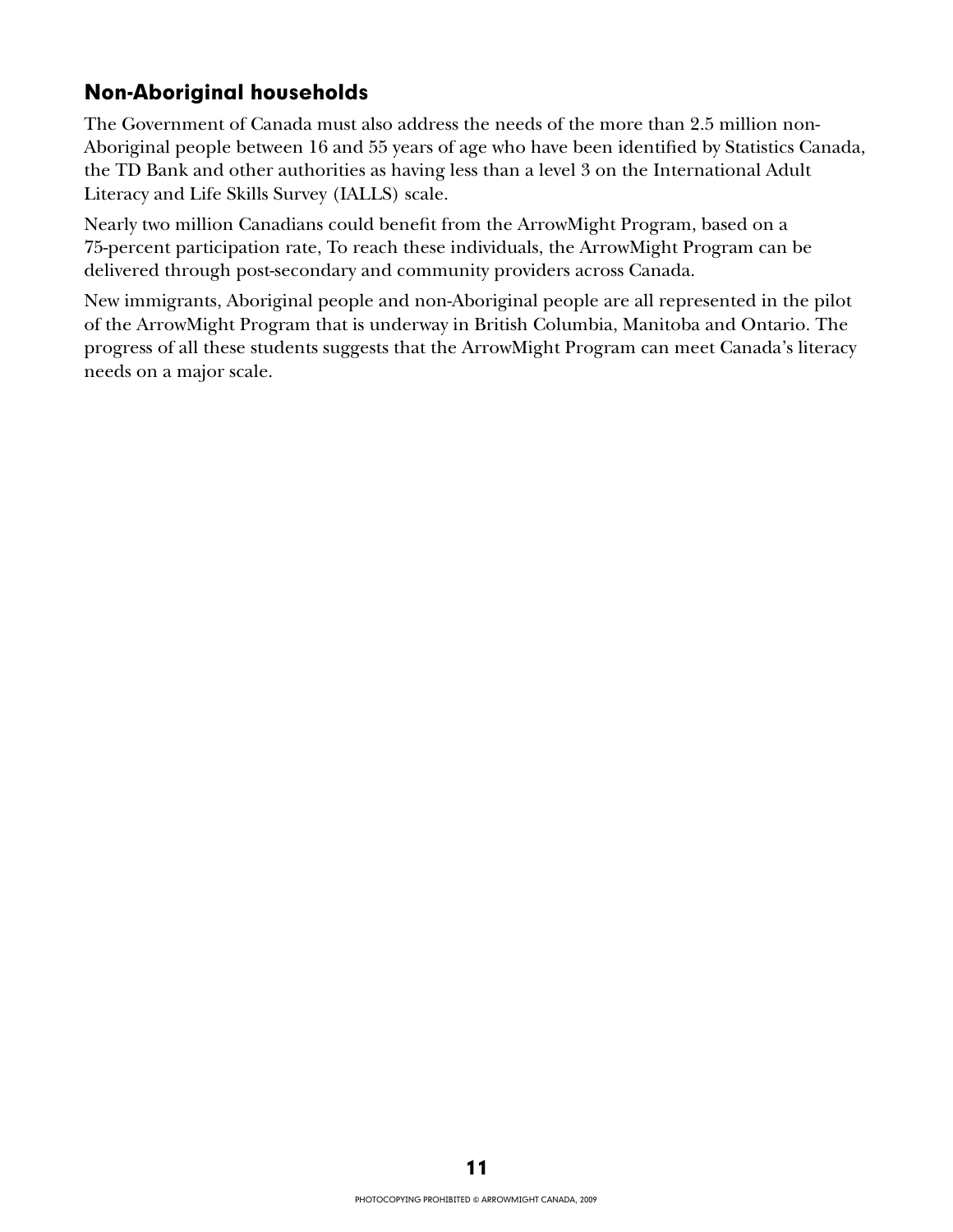## <span id="page-14-0"></span>**The Cost of the ArrowMight Program**

The ArrowMight Program's home-based methodology is extremely cost-effective. As detailed below, one student (or household) can complete the three-module literacy program and the two-level computing course for a total of \$5,000.

| <b>ArrowMight Program Modules 1, 2 and 3</b>              | \$3500.00 |
|-----------------------------------------------------------|-----------|
| Module 1                                                  | 10 weeks  |
| Module 2                                                  | 11 weeks  |
| Completion achieved in six months or less.                |           |
| Module 3, including Introduction to computers             | 12 weeks  |
| <b>Computing Levels 1 and 2</b>                           | \$1500.00 |
| Level One and Level Two Computing                         | 10 weeks  |
| Completion of total program achieved in one year or less. |           |
|                                                           |           |

#### **The cost of a national rollout**

Based on a per person (or household) cost of \$5,000, as many as 80,000 households could complete the program for \$400 million.

| Year 2010 | $40,000 \times $5,000 = $200 M$ |  |
|-----------|---------------------------------|--|
| Year 2011 | $40,000 \times $5,000 = $200 M$ |  |

**Total cost over two years: \$400 M** 

Federal, provincial and territorial governments and Aboriginal communities could share this funding commitment.

#### **Cost examples by province and territory**

**Year One of Two**

| Province or territory   | Number of                | <b>Total cost</b>                         |  |
|-------------------------|--------------------------|-------------------------------------------|--|
|                         | participating households | $(at \, \$5,000 \, \text{per household})$ |  |
| Alberta                 | 7,125                    | \$36.5 M                                  |  |
| <b>British Columbia</b> | 8,750                    | \$43.7 <sub>M</sub>                       |  |
| Manitoba                | 6,375                    | \$31.8 M                                  |  |
| Ontario                 | 9,750                    | \$48.7 <sub>M</sub>                       |  |
| Saskatchewan            | 5,625                    | \$28.1 M                                  |  |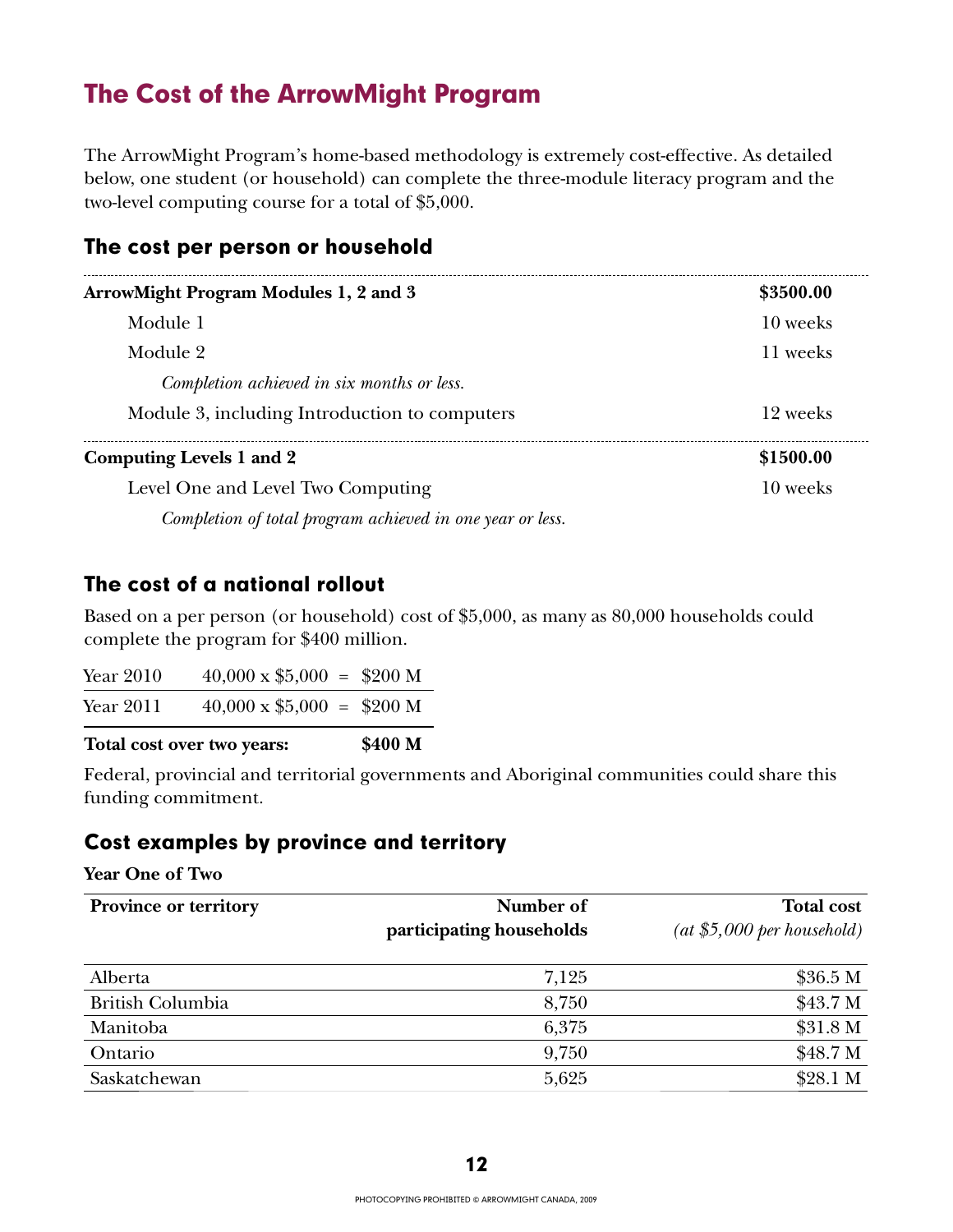## <span id="page-15-0"></span>**The ArrowMight Pilot**

.

The ArrowMight Program is now being piloted in three provinces to ensure that the curriculum, student resources and delivery process meet the needs of students across the country. ArrowMight Canada is taking this opportunity to review Facilitators' reports, the evaluations of the monitoring team and student feedback, and make adjustments to the program as required.

Each of the three pilot sites represents a partnership with either a post-secondary institution or a community organization. In Vancouver, for example, the Vancouver Aboriginal Friendship Centre is currently piloting 55 students. Meanwhile, Red River College has 74 students located in Winnipeg and on two nearby reserves. In Smith Falls, 27 students are being piloted through the Upper Canada School District Board.

Some 60 percent of the pilot students have completed Module One and are now in Module Two. Importantly, the rate of student retention after 10 weeks is well above 90 percent, consistent with the retention rates of the Greenlight Program in New Zealand and Yo si Puedo in some 30 other countries around the world.

| <b>Breakdown by age of students</b><br>enrolled in the pilot |     | <b>Breakdown by ethnic or racial</b><br>identification |    |  |
|--------------------------------------------------------------|-----|--------------------------------------------------------|----|--|
| $16 - 25$ years                                              | 29  | Aboriginal people                                      | 71 |  |
| $26 - 35$ years                                              | 35  | Immigrants                                             | 47 |  |
| $36 - 45$ years                                              | 41  | Non-Aboriginal people                                  |    |  |
| $46 - 55$ years                                              | 28  | born in Canada                                         | 25 |  |
| Over 55 years                                                | 10  | 143<br>Total:                                          |    |  |
| Total:                                                       | 143 |                                                        |    |  |

As the figures above indicate, the ArrowMight Program is applicable to people of a wide range of ages and ethnic and racial backgrounds who speak English.

To date, student feedback has been very positive, with some students saying they feel very privileged to participate in the program. Other students say they love the way the program has been put together and presented.

As a result of students discussing their experiences and the merits of the ArrowMight Program with friends and family members, Facilitators from all three pilot sites have received numerous requests from people who wish to enroll in the program. Waiting lists have already been put into action. In fact, applicants on the waiting lists now outnumber those officially enrolled in the course.

This interest in the program suggests that a 75 percent participation rate in a national rollout of the program would be achievable without an expensive advertising campaign. A comprehensive report on the pilot will be completed in November once all students have completed all three of the program's modules.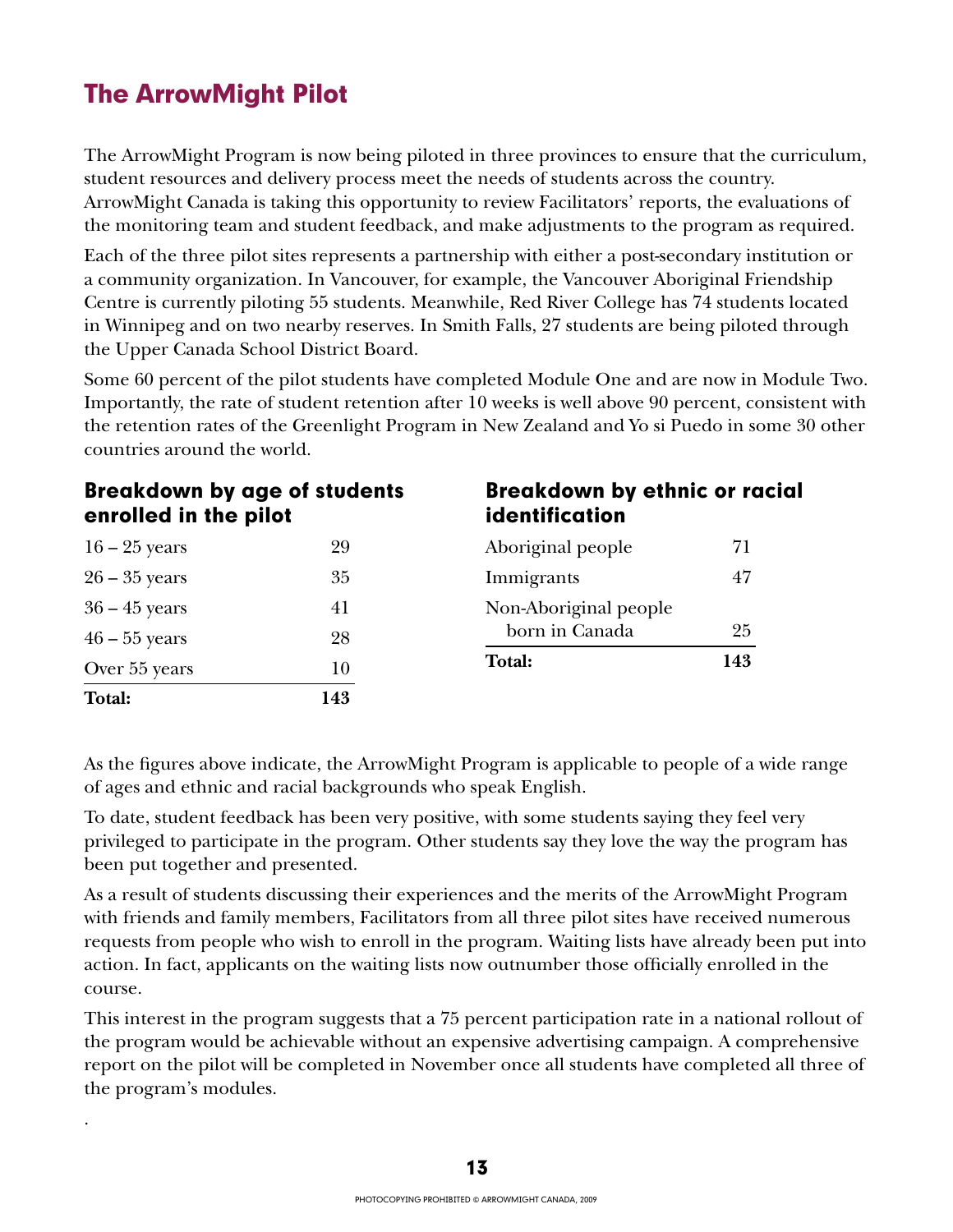## <span id="page-16-0"></span>**Key Literacy Research Findings**

According to the International Adult Literacy and Life Skills Survey (IALLS) conducted by the OECD countries, a high proportion of adults between the ages of 16 and 65 years who have serious literacy needs.

| Country    | Percentage of total population with a level one literacy competency |
|------------|---------------------------------------------------------------------|
| <b>USA</b> | 23.7 percent (32 million people)                                    |
| UK         | 23 percent (7 million people)                                       |
| Canada     | 22 percent (3.3 million people)                                     |

The figures presented in the table above more than double when people who do not have a level three literacy competency are included. While alarming, these statistics are not unexpected.

Only a small percentage of adults in need of literacy instruction ever enroll in courses. In fact, the IALS revealed that fewer than 10 percent of adults in need of literacy instruction have enrolled in a literacy program.

This low enrollment is often coupled with high dropout rates. In the United States, close to 50 percent of students drop out of literacy programs. Similar dropout rates are observed in Canada and the UK, though dropout rates dropped for courses which lasted no longer than 12 weeks and required a commitment of only an average of eight hours per week.

Barriers to participation in adult literacy programs are similar in all three countries and include:

- situational barriers such as clashing work schedules, transportation problems and babysitting difficulties; and
- institutional barriers such as embarrassment, the belief that it is too late to learn, socioeconomic factors and bad experiences in earlier schooling days.

British and American research suggests that embarking on a better life, enjoying better employment options, and wanting to help young children learn are the three main motivators for adults to improve their literacy skills. Interest in computer technology was another important factor motivating adults to improve their skills base. But for these adults, getting education qualifi cations and attending a college or university course near their homes was an achievable dream, but not a reality.

Approximately 33 percent of interviewees felt that their basic skills needed improvement, while 29 percent said they would definitely take up a course if it were available and 42 percent said they would probably enroll.

A major finding in Thomas G. Sticht's 2001 report was that most adults prefer to learn in their own home. It is only by making every effort to accommodate peoples' desire for home-based learning that Canada can really improve its adult literacy rates.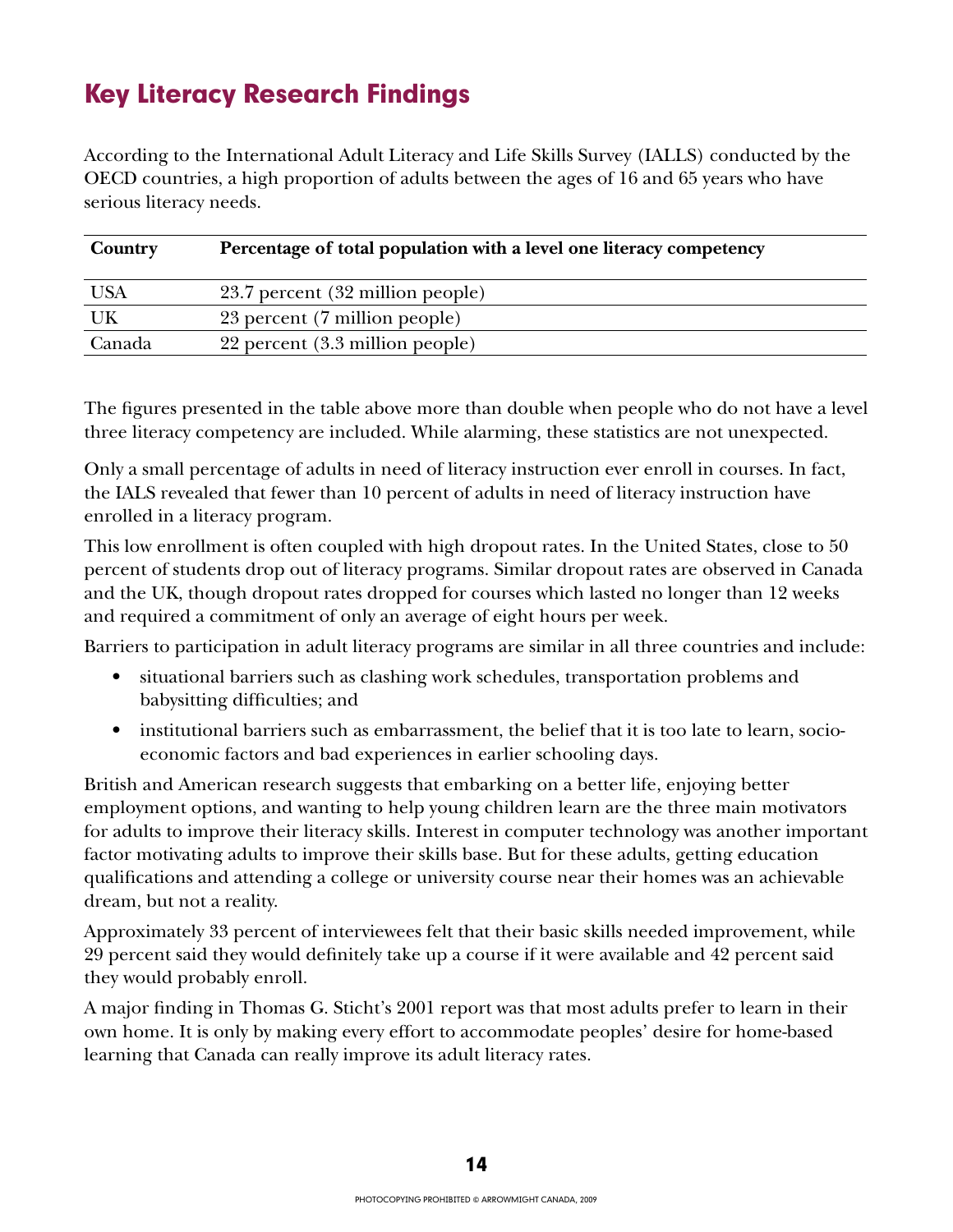#### **A new approach to learning**

ArrowMight Canada has prepared a comprehensive, easy-to-follow home-based literacy and computer course to ensure that students achieve at least the level three competency needed to function in a modern economy.

These home-based courses allow the whole family to participate in lessons and learning. With a well-prepared curriculum and high-definition DVD lessons, a consistently high standard of teaching is provided throughout each of the three modules. Excellent graphics and workbooks make ArrowMight a course that can and will make a difference for all Canadian participants.

By following the course instructions in the Facilitators' Manual and the learning-management system (LMS), Facilitators are able to track the progress of each student through the three program modules. ArrowMight Canada's goal is to retain 90 percent of students, and have at least 85 percent of students pass each of the three modules.

Student evaluations and feedback will reflect accurate retention and completion rates of all course participants, providing accountability to provincial/territorial funders, post-secondary institutions and community organizations across Canada.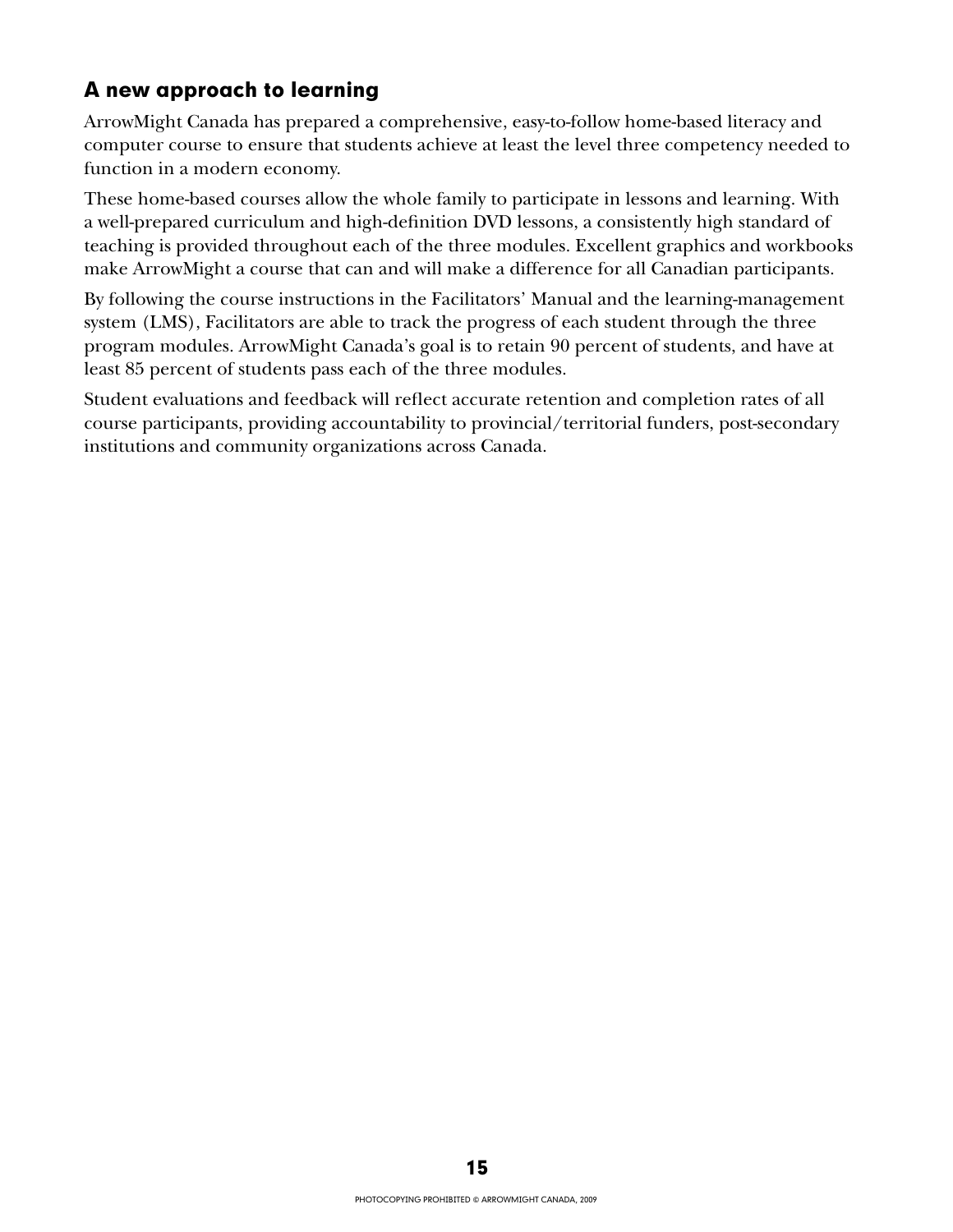## <span id="page-18-0"></span>**Frequently Asked Questions about ArrowMight**

#### **Q What is the ArrowMight Program?**

A The ArrowMight Program is a revolutionary new way to deliver adult literacy, numeracy and post-literacy education in Canada. The literacy course and optional computer course are both home-based programs that encourage self-directed learning and family learning.

Students are provided with DVD and multi-media lessons and attractive user-friendly student resources. As well, each of the program's Community Facilitators helps up to 50 students complete the three modules successfully. (Note that each Community Facilitator can help as many as 80 students, depending on the students' needs and geographic location.)

To provide for greater participation the ArrowMight Program is delivered FREE to students!

#### **Q Where does the ArrowMight Program originate?**

A The ArrowMight Program is based on the extensive experience of 35 countries that use the Cuban pedagogy found in the Yo si Puedo program in Latin America, Africa and New Zealand. Since 2002, Cuba has taught some five million people how to read and write and has won numerous UNESCO recognition and awards.

#### **Q How can an imported program work in Canada?**

A Only the proven methodology is imported. The programs themselves are designed and developed specifically for Native and Non-Native English speaking Canadians. This program can be developed for the Francophone communities if requested and subject to funding guarantees.

#### **Q Who designed the ArrowMight Programs and over what period of time?**

- A Dr. Rongo Wetere brought together an international team of experienced adult education specialists comprising of:
	- 3 New Zealanders,
	- 14 Cubans, and
	- 12 Canadians, including 4 First Nations Consultants

This team was supported by a host of Canadian consultants, including:

- Scriptwriters Stiff Sentences (Ottawa)
- Film Crew adn Film Editors Allan Joyner Productions (Ottawa)
- Film Editors Super Suite Video Post & Transfer, (Vancouver)
- Graphic Artists Friction Design Group (Ottawa)
- TeleTeachers (Toronto and Ottawa)
- Narrators (Winnipeg and Ottawa)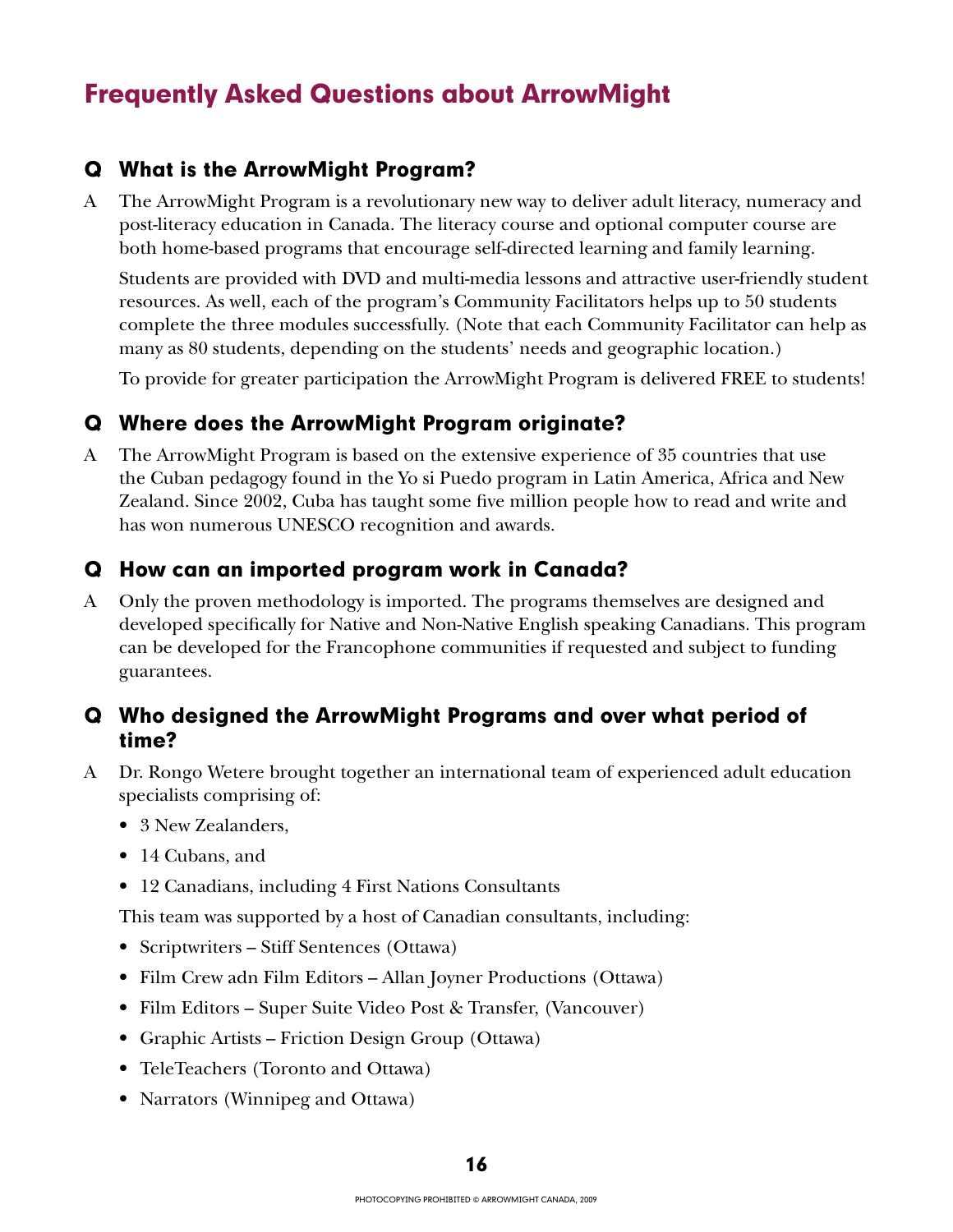- Nathalie Khoriaty, composer and singer (Ottawa), *and*
- Inuit and Métis specialists.

In addition, we have worked with several leading North American companies, including:

- Dollco Printing, Ottawa
- Brymark LTD Promotional, Ottawa
- Nelson Education, Collins-Gage Dictionary, Toronto
- Paragon Publishing, Encyclopedia, New York
- Super Suite Video Post & Transfer, DVD duplication, Vancouver
- IBM, preferred computer supplier, Toronto

#### **Q Who funded the programs and at what cost?**

- A Aotearoa Institute (AI), a New Zealand Charitable Trust, was set up in 1986 by Dr. Wetere and a team of educators to help people who were underserved by New Zealand's education system. AI covered the costs to develop the ArrowMight Program, including:
	- \$ 9 million to research and produce the program, and

• \$2 million to pay 14 Cuban experts in adult education and information technology over a period of three years.

#### **Q What costs have been met by Canada?**

A To date, no requests have been to Canadian interests to help cover development costs.

#### **Q Why was this investment made by AI?**

A AI received a passionate request by representatives of First Nation communities in northern Ontario in 2006 to help develop a similar program to the Greenlight Program which was developed in New Zealand between 2003 and 2005.

#### **Q How is this New Zealand investment to be recovered by AI and Cuba?**

A As a charitable trust, AI is committed to educate both Aboriginal and non-Aboriginal people. Both AI and Cuba fully support the United Nations' calls for the eradication of illiteracy and low levels of literacy.

ArrowMight Canada will charge a license and resource fee for each student (or household) enrolled in the program, as well as fee for the learning-management system, and Facilitator training and supervision. Half of the license fees are paid directly to IPLAC in Cuba as an acknowledgement of their intellectual property rights and expertise.

Aotearoa Institute (AI) intends that any funds generated from the delivery of the program will be used to help develop programs for other countries.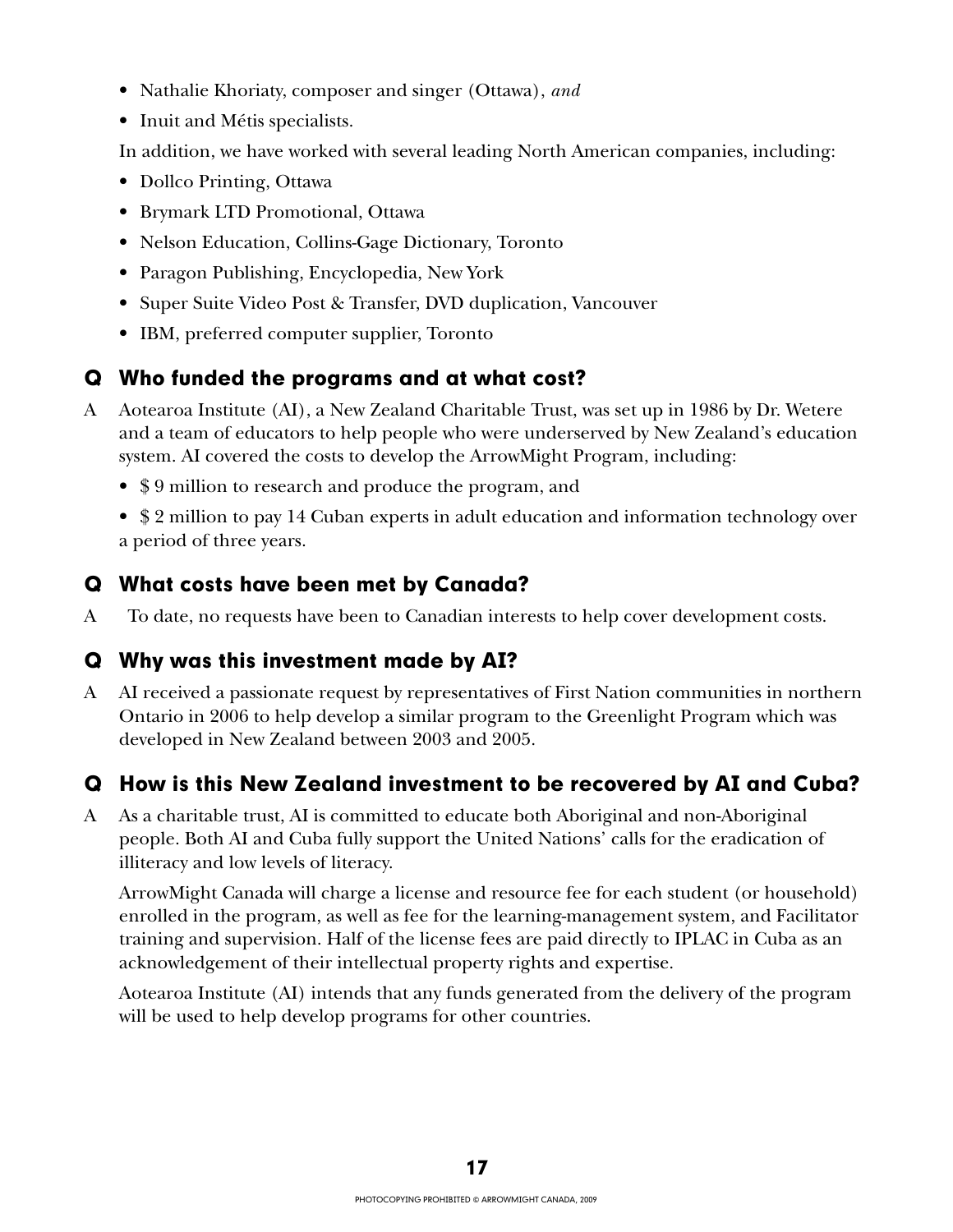## <span id="page-20-0"></span>**The ArrowMight Program in Brief**

ArrowMight is a registered trademark, branded in Canada.

The program focuses on the needs of both Aboriginal and non-Aboriginal people, and emphasizes the foundation and essential skills for the modern Canadian economy, including critical thinking, computing skills, English grammar, reading, document use, learning to learn and continuous learning.

Importantly, graduates of the program meet the entrance requirements of many post-secondary education institutions.

A full explanation of ArrowMight, the program and the current pilot project is available for postsecondary providers, colleges and community groups upon request.

For more information, contact:

#### **Marcia B. Krawll**

*Managing Project Coordinator* Tel: 613-232-0901 Fax: 613-232-8249 Email: marciak@arrowmight.ca

99 Fifth Avenue, Suite 16 Ottawa, ON K1S 5K4

#### **Avalyne Diotte**

*Program Coordinator* Tel: 613-232-0901 Fax: 613-232-8249 Email: avalyned@arrowmight.ca

99 Fifth Avenue, Suite 16 Ottawa, ON K1S 5K4